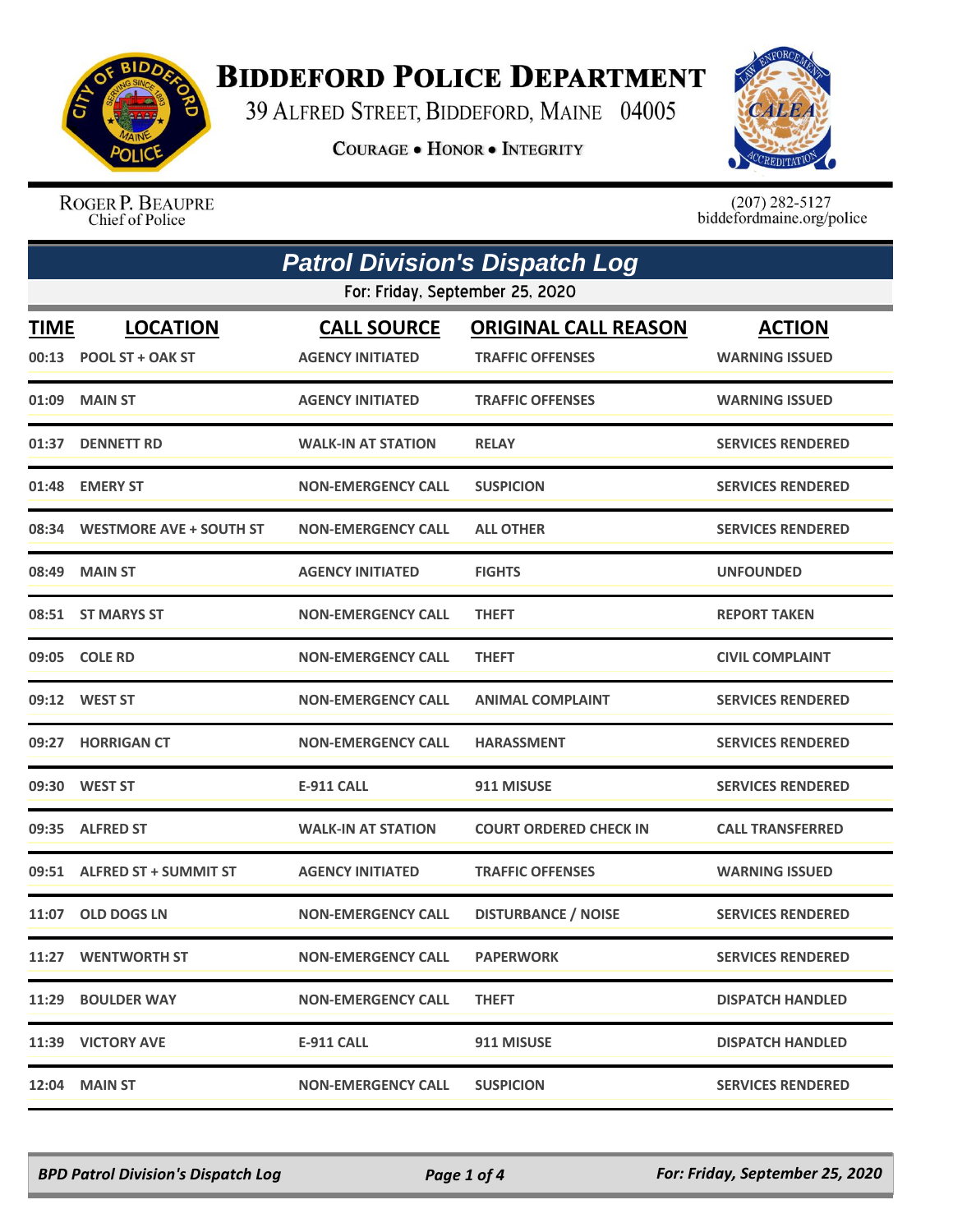| <b>TIME</b> | <b>LOCATION</b>                                    | <b>CALL SOURCE</b>        | <b>ORIGINAL CALL REASON</b> | <b>ACTION</b>                |
|-------------|----------------------------------------------------|---------------------------|-----------------------------|------------------------------|
|             | 12:17 ALFRED ST                                    | <b>AGENCY INITIATED</b>   | <b>PAPERWORK</b>            | <b>PAPERWORK NOT SERVED</b>  |
|             | 12:31 ELM ST                                       | <b>WALK-IN AT STATION</b> | <b>SUSPICION</b>            | <b>NO VIOLATION</b>          |
|             | 12:32 MEDICAL CENTER DR                            | <b>AGENCY INITIATED</b>   | <b>PAPERWORK</b>            | <b>PAPERWORK SERVED</b>      |
|             | 12:32 ELM ST                                       | E-911 CALL                | <b>SUSPICION</b>            | <b>SERVICES RENDERED</b>     |
|             | 13:18 ELM ST                                       | <b>E-911 CALL</b>         | 911 MISUSE                  | <b>DISPATCH HANDLED</b>      |
|             | 13:19 MOUNTAIN RD + BOULDER WAY NON-EMERGENCY CALL |                           | <b>CHECK WELFARE</b>        | <b>SERVICES RENDERED</b>     |
| 13:22       | <b>PROSPECT ST</b>                                 | <b>E-911 CALL</b>         | 911 MISUSE                  | <b>NEGATIVE CONTACT</b>      |
|             | 13:31 ALFRED ST                                    | <b>WALK-IN AT STATION</b> | <b>ARTICLES LOST/FOUND</b>  | <b>SERVICES RENDERED</b>     |
|             | 13:33 HILLS BEACH RD                               | <b>NON-EMERGENCY CALL</b> | <b>SUSPICION</b>            | <b>SERVICES RENDERED</b>     |
|             | 13:33 HIGH ST                                      | <b>E-911 CALL</b>         | <b>MISSING PERSON</b>       | <b>SERVICES RENDERED</b>     |
|             | 13:37 HILL ST + PENNY AVE                          | <b>NON-EMERGENCY CALL</b> | <b>PARKING COMPLAINT</b>    | <b>SERVICES RENDERED</b>     |
|             | 13:48 HILL ST                                      | <b>NON-EMERGENCY CALL</b> | <b>DISTURBANCE / NOISE</b>  | <b>WARNING ISSUED</b>        |
|             | 14:34 ALFRED ST                                    | <b>WALK-IN AT STATION</b> | <b>PAPERWORK</b>            | <b>SERVICES RENDERED</b>     |
| 14:38       | <b>GRANITE ST</b>                                  | <b>NON-EMERGENCY CALL</b> | <b>HARASSMENT</b>           | <b>NEGATIVE CONTACT</b>      |
|             | 15:03 BRIDGE RD + POOLSIDE LN                      | <b>E-911 CALL</b>         | 911 MISUSE                  | <b>DISPATCH HANDLED</b>      |
|             | 15:11 MAY ST                                       | <b>E-911 CALL</b>         | <b>CIVIL COMPLAINT</b>      | <b>NEGATIVE CONTACT</b>      |
|             | 15:26 PORTER ST                                    | <b>WALK-IN AT STATION</b> | <b>CIVIL COMPLAINT</b>      | <b>SERVICES RENDERED</b>     |
|             | 15:28 HILL ST                                      | <b>AGENCY INITIATED</b>   | <b>TRAFFIC OFFENSES</b>     | <b>WARNING ISSUED</b>        |
|             | 15:33 BRADBURY ST                                  | <b>E-911 CALL</b>         | <b>MEDICAL W/ ASSIST</b>    | <b>TRANSPORT TO HOSPITAL</b> |
|             | 16:49 ORCHARD ST                                   | <b>AGENCY INITIATED</b>   | <b>PAPERWORK</b>            | <b>PAPERWORK SERVED</b>      |
|             | 16:55 ALFRED ST                                    | <b>NON-EMERGENCY CALL</b> | <b>CRIMINAL MISCHIEF</b>    | <b>WARNING ISSUED</b>        |
|             | 16:56 SOUTH ST + HAYFIELD RD                       | <b>AGENCY INITIATED</b>   | <b>TRAFFIC OFFENSES</b>     | <b>VSAC ISSUED</b>           |
|             | 17:04 HILL ST                                      | <b>NON-EMERGENCY CALL</b> | <b>PARKING COMPLAINT</b>    | <b>NO VIOLATION</b>          |
|             | 17:04 ALFRED ST                                    | <b>NON-EMERGENCY CALL</b> | <b>ARTICLES LOST</b>        | <b>DISPATCH HANDLED</b>      |
|             | 17:08 WEST ST                                      | <b>AGENCY INITIATED</b>   | <b>TRAFFIC OFFENSES</b>     | <b>WARNING ISSUED</b>        |

*BPD Patrol Division's Dispatch Log Page 2 of 4 For: Friday, September 25, 2020*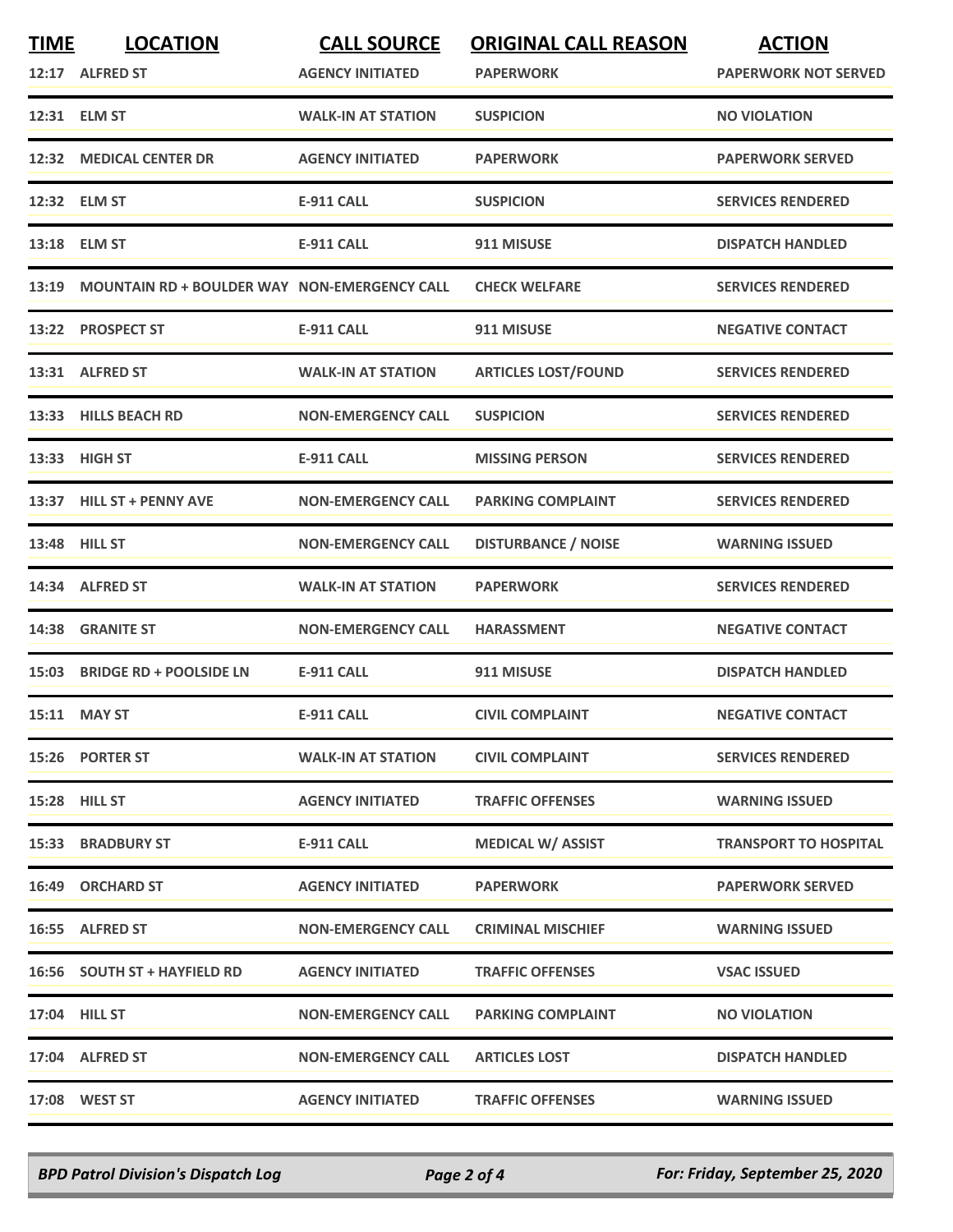| <b>TIME</b> | <b>LOCATION</b>                                           | <b>CALL SOURCE</b>        | <b>ORIGINAL CALL REASON</b>                                      | <b>ACTION</b>                |  |
|-------------|-----------------------------------------------------------|---------------------------|------------------------------------------------------------------|------------------------------|--|
|             | 17:08 GRAHAM ST                                           | <b>E-911 CALL</b>         | <b>ALL OTHER</b>                                                 | <b>NO ACTION REQUIRED</b>    |  |
|             | 17:10 WASHINGTON ST                                       | <b>NON-EMERGENCY CALL</b> | <b>CHECK WELFARE</b>                                             | <b>NEGATIVE CONTACT</b>      |  |
| 17:31       | <b>MEDICAL CENTER DR</b>                                  | <b>NON-EMERGENCY CALL</b> | <b>THEFT</b>                                                     | <b>SERVICES RENDERED</b>     |  |
|             | 18:02 SULLIVAN ST                                         | <b>NON-EMERGENCY CALL</b> | <b>SUSPICION</b>                                                 | <b>SERVICES RENDERED</b>     |  |
| 18:19       | <b>MILE STRETCH RD</b>                                    | <b>AGENCY INITIATED</b>   | <b>TRAFFIC OFFENSES</b>                                          | <b>WARNING ISSUED</b>        |  |
|             | 18:32 ALFRED ST                                           | <b>NON-EMERGENCY CALL</b> | <b>TRAFFIC LIGHT MALFUNCTION</b>                                 | <b>SERVICES RENDERED</b>     |  |
|             | 18:50 BEACH HOUSE LN                                      | <b>NON-EMERGENCY CALL</b> | <b>ANIMAL COMPLAINT</b>                                          | <b>NO ACTION REQUIRED</b>    |  |
|             | 19:23 ELM ST + ORCHARD ST                                 | <b>AGENCY INITIATED</b>   | <b>TRAFFIC OFFENSES</b>                                          | <b>WARNING ISSUED</b>        |  |
|             | 19:52 LINCOLN ST                                          | <b>AGENCY INITIATED</b>   | <b>TRAFFIC OFFENSES</b>                                          | <b>WARNING ISSUED</b>        |  |
|             | 19:52 LESTER B ORCUTT BLVD + OCEAN E-911 CALL             |                           | <b>SPECIALIZED RESCUE</b>                                        | <b>TRANSPORT TO HOSPITAL</b> |  |
|             | 20:12 ALFRED ST                                           | <b>NON-EMERGENCY CALL</b> | <b>TRAINING MEDICAL CALL</b>                                     | <b>DISPATCH HANDLED</b>      |  |
|             | 20:12 SOUTH ST + MAPLEWOOD AVE                            | <b>AGENCY INITIATED</b>   | <b>TRAFFIC OFFENSES</b>                                          | <b>VSAC ISSUED</b>           |  |
|             | 20:24 ALFRED ST + MEDICAL CENTER D AGENCY INITIATED       |                           | <b>TRAFFIC OFFENSES</b>                                          | <b>WARNING ISSUED</b>        |  |
|             | 20:27 ALFRED ST                                           | <b>NON-EMERGENCY CALL</b> | <b>COURT ORDERED CHECK IN</b>                                    | <b>DISPATCH HANDLED</b>      |  |
|             | 20:39 CUTTS ST                                            | <b>AGENCY INITIATED</b>   | <b>PAPERWORK</b>                                                 | <b>NEGATIVE CONTACT</b>      |  |
|             | 21:05 ALFRED ST                                           | <b>AGENCY INITIATED</b>   | <b>TRAFFIC OFFENSES</b>                                          | <b>SUMMONS ISSUED</b>        |  |
|             |                                                           |                           | OFFENDER: STEVEN J RICHARDS  AGE: 53  RESIDENT OF: BIDDEFORD, ME |                              |  |
|             | CHARGE: MOTOR VEHICLE SPEEDING: 30+ MPH OVER SPEED LIMIT  |                           |                                                                  |                              |  |
| 21:21       | <b>ALFRED ST + SUMMIT ST</b>                              | <b>AGENCY INITIATED</b>   | <b>OPERATING UNDER INFLUENCE</b>                                 | <b>ARREST(S) MADE</b>        |  |
|             | OFFENDER: MIRA B MCKENNEY  AGE: 24  RESIDENT OF: SACO, ME |                           |                                                                  |                              |  |
|             | CHARGE: OUI (ALCOHOL)                                     |                           |                                                                  |                              |  |
|             | 21:21 SULLIVAN ST                                         | <b>NON-EMERGENCY CALL</b> | <b>DRUNKENNESS</b>                                               | <b>NEGATIVE CONTACT</b>      |  |
|             | 21:35 PIERSONS LN                                         | <b>AGENCY INITIATED</b>   | <b>JUVENILE OFFENSES</b>                                         | <b>SERVICES RENDERED</b>     |  |
|             | 21:36 MIDDLE ST                                           | <b>NON-EMERGENCY CALL</b> | <b>ASSIST OTHER AGENCY</b>                                       | <b>NEGATIVE CONTACT</b>      |  |
|             | 22:07 HILL ST                                             | <b>NON-EMERGENCY CALL</b> | <b>MISSING PERSON</b>                                            | <b>REPORT TAKEN</b>          |  |
| 22:10       | <b>BRIDGE RD</b>                                          | <b>E-911 CALL</b>         | 911 MISUSE                                                       | <b>DISPATCH HANDLED</b>      |  |
|             | 23:14 WESTFIELD ST                                        | <b>NON-EMERGENCY CALL</b> | <b>ASSIST OTHER AGENCY</b>                                       | <b>SERVICES RENDERED</b>     |  |
|             |                                                           |                           |                                                                  |                              |  |

*BPD Patrol Division's Dispatch Log Page 3 of 4 For: Friday, September 25, 2020*